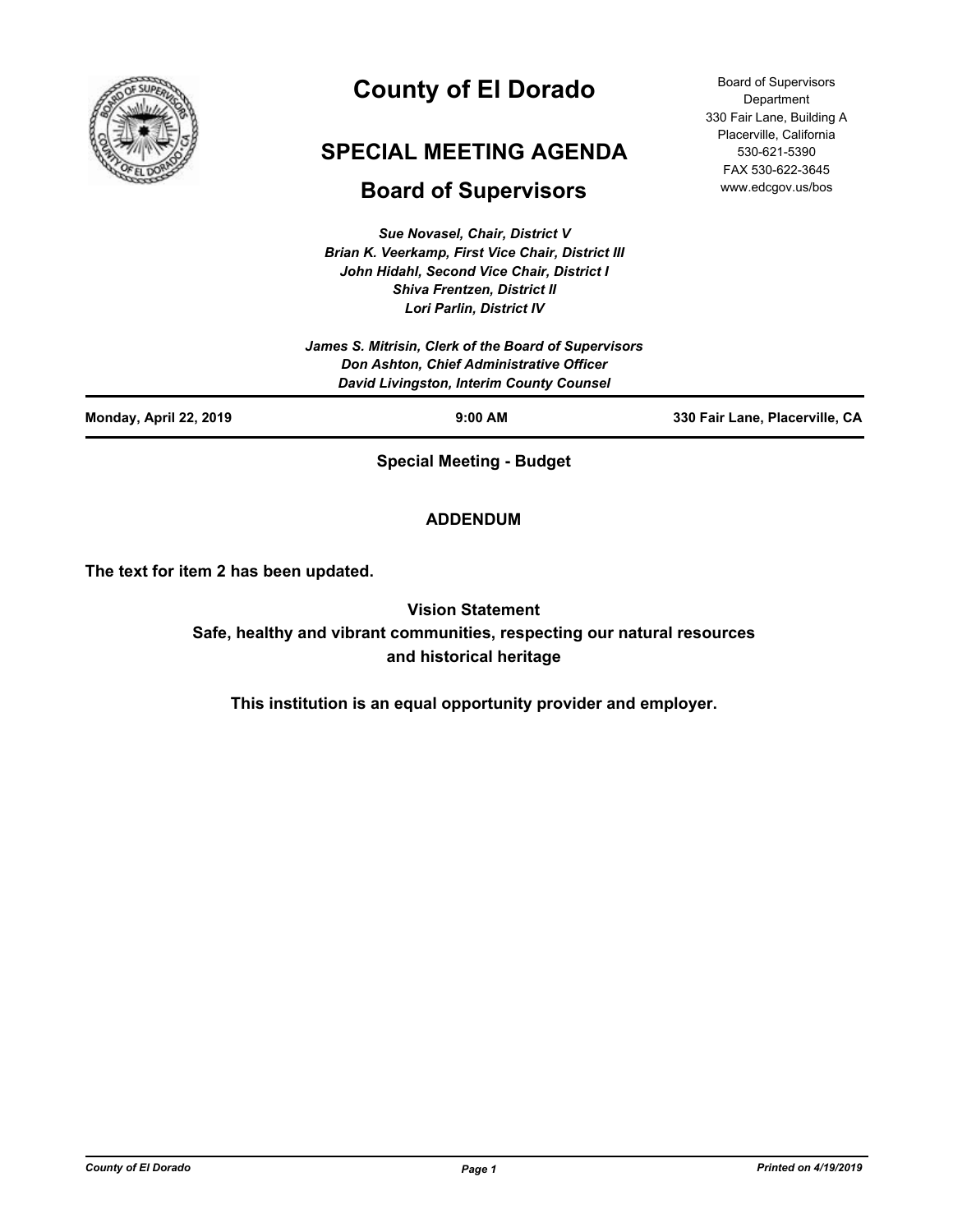Live Web Streaming and archiving of most Board of Supervisors meeting videos, all meeting agendas, supplemental materials and meeting minutes are available on the internet at: http://eldorado.legistar.com/Calendar.aspx

To listen to open session portions of the meeting in real time, dial (530) 621-7603. This specialized dial in number is programmed for listening only and is operable when the audio system inside the meeting room is activated. Please be advised that callers will experience silence anytime the Board is not actively meeting, such as during Closed Session or break periods.

The County of El Dorado is committed to ensuring that persons with disabilities are provided the resources to participate in its public meetings. Please contact the office of the Clerk of the Board if you require accommodation at 530-621-5390 or via email, edc.cob@edcgov.us, preferably no less than 24 hours in advance of the meeting.

The Board of Supervisors is concerned that written information submitted to the Board the day of the Board meeting may not receive the attention it deserves. The Board Clerk cannot guarantee that any FAX, email, or mail received the day of the meeting will be delivered to the Board prior to action on the subject matter.

The Board meets simultaneously as the Board of Supervisors and the Board of Directors of the Air Quality Management District, In-Home Supportive Services, Public Housing Authority, Redevelopment Agency and other Special Districts.

For Purposes of the Brown Act § 54954.2 (a), the numbered items on this Agenda give a brief description of each item of business to be transacted or discussed. Recommendations of the staff, as shown, do not prevent the Board from taking other action.

Materials related to an item on this Agenda submitted to the Board of Supervisors after distribution of the agenda packet are available for inspection during normal business hours in the public viewing packet located in Building A, 330 Fair Lane, Placerville or in the Board Clerk's Office located at the same address. Such documents are also available on the Board of Supervisors' Meeting Agenda webpage subject to staff's ability to post the documents before the meeting.

#### **PROTOCOLS FOR PUBLIC COMMENT**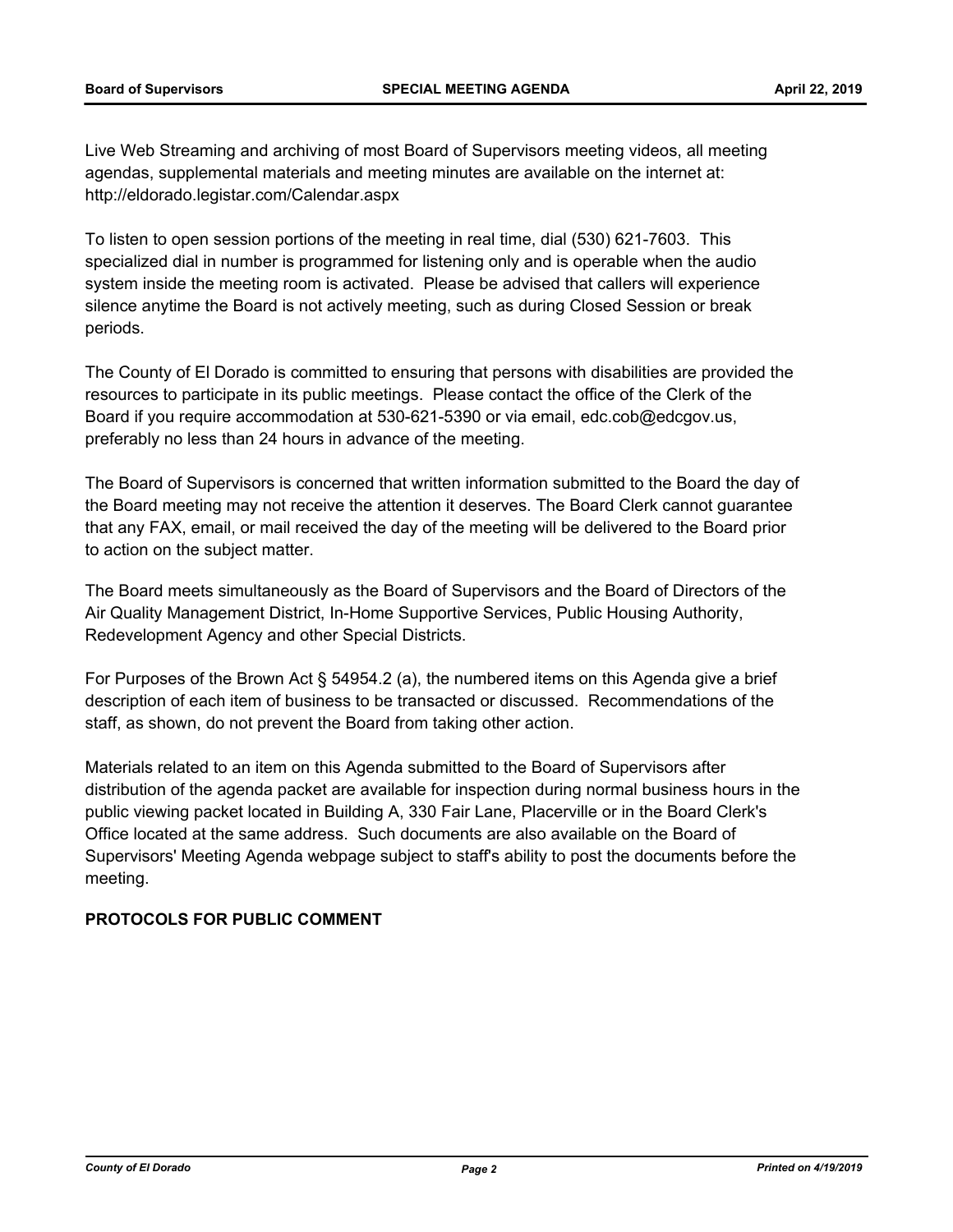Public comment will be received at designated periods as called by the Board Chair.

Public comment on items scheduled for Closed Session will be received before the Board recesses to Closed Session.

Except with the consent of the Board, individuals shall be allowed to speak to an item only once.

On December 5, 2017, the Board adopted the following protocol relative to public comment periods. The Board adopted minor revisions to the protocol on February 26, 2019, incorporated herein:

Time for public input will be provided at every Board of Supervisors meeting. Individuals will have three minutes to address the Board. Individuals authorized by organizations will have three minutes to present organizational positions and perspectives and may request additional time, up to five minutes. At the discretion of the Board, time to speak by any individual may be extended.

Public comment on certain agenda items designated and approved by the Board may be treated differently with specific time limits per speaker or a limit on the total amount of time designated for public comment. It is the intent of the Board that quasi-judicial matters have additional flexibility depending upon the nature of the issue. It is the practice of the Board to allocate 20 minutes for public comment during Open Forum and for each agenda item to be discussed. (Note: Unless designated on the agenda, there is no Open Forum period during Special Meetings.)

Individual Board members may ask clarifying questions but will not engage in substantive dialogue with persons providing input to the Board.

If a person providing input to the Board creates a disruption by refusing to follow Board guidelines, the Chair of the Board may take the following actions:

Step 1. Request the person adhere to Board guidelines. If the person refuses, the Chair may turn off the speaker's microphone.

Step 2. If the disruption continues, the Chair may order a recess of the Board meeting. Step 3. If the disruption continues, the Chair may order the removal of the person from the Board meeting.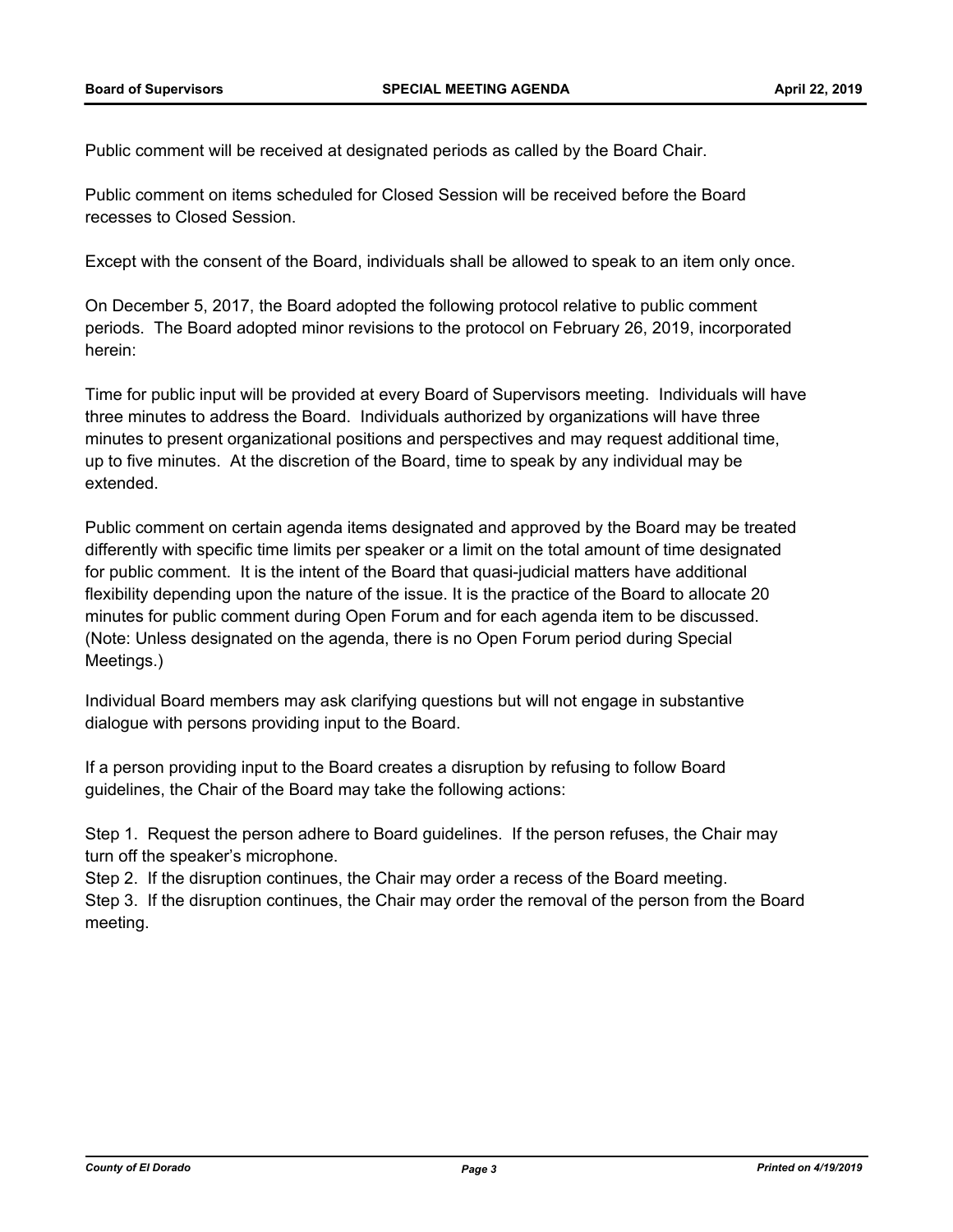# **9:00 A.M. - CALL TO ORDER**

# **PLEDGE OF ALLEGIANCE TO THE FLAG**

# **ADOPTION OF THE AGENDA**

#### **9:00 A.M - TIME ALLOCATION**

**1.** [19-0567](http://eldorado.legistar.com/gateway.aspx?m=l&id=/matter.aspx?key=25888) Chief Administrative Office recommending the Board receive information and provide direction regarding priorities for the Fiscal Year 2019-20 Budget. (Est. Time: 2 Hrs.)

**FUNDING:** General Fund and Non-General Fund.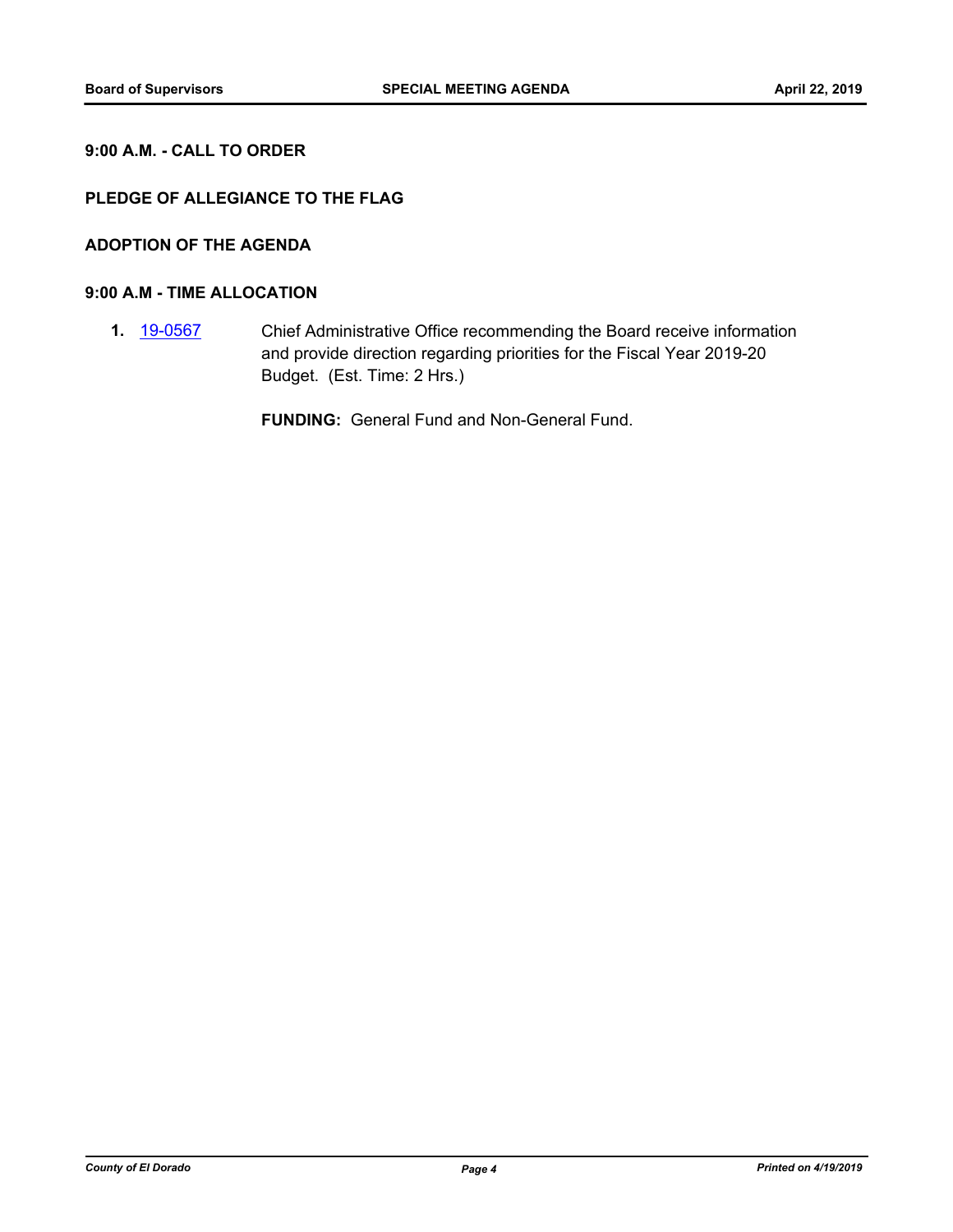- **2.** [19-0482](http://eldorado.legistar.com/gateway.aspx?m=l&id=/matter.aspx?key=25803) Chief Administrative Office and the Department of Planning and Building, Economic Development Division, recommending the Board:
	- 1) Provide direction to staff to enter into Funding Agreements for a term of two years for Fiscal Year (FY) 2019-20 and 2020-21 with the El Dorado County Chamber of Commerce - Visitors Authority, El Dorado County Chamber of Commerce - Film Commission, El Dorado Hills Chamber of Commerce, Lake Tahoe South Shore Chamber of Commerce, and the Tahoe Prosperity Center; and,
	- 2) Conceptually approve the following Funding Agreements pursuant to General Plan Policy 10.1.6.4 for the issuance of Transient Occupancy Tax (TOT) funding to promote tourism, entertainment, business, and leisure travel in the County with the following entities:
		- a. El Dorado County Chamber of Commerce Visitors Authority in the amount of \$240,920 in FY 2019-20, and 2020-21 and 2021-22 for a total two-year amount not to exceed \$481,840;
		- b. El Dorado County Chamber of Commerce Film Commission in the amount of \$150,750 in each FY 2019-20, and 2020-21 and 2021-22 for a total two-year amount not to exceed \$301,500;
		- c. El Dorado Hills Chamber of Commerce in the amount of \$110,320 in each FY 2019-20, and 2020-21 and 2021-22 for a total two-year amount not to exceed \$220,640;
		- d. Lake Tahoe South Shore Chamber of Commerce in the amount of \$78,950 in each FY 2019-20, and 2020-21 and 2021-22 for a total two-year amount not to exceed \$157,900; and
		- e. Tahoe Prosperity Center in the amount of \$30,000 in each FY 2019-20, and 2020-21 and 2021-22 for a total two-year amount not to exceed \$60,000. (Est. Time: 30 Min.)

**FUNDING:** Transient Occupancy Tax

**3.** [19-0551](http://eldorado.legistar.com/gateway.aspx?m=l&id=/matter.aspx?key=25872) Fire and Emergency Medical Services ad hoc Committee recommending the Board receive and file a report on the committee's activities and provide direction related to the committee and staff participation in countywide fire district sustainability efforts. (Est. Time: 1 Hr.)

#### **FUNDING:** N/A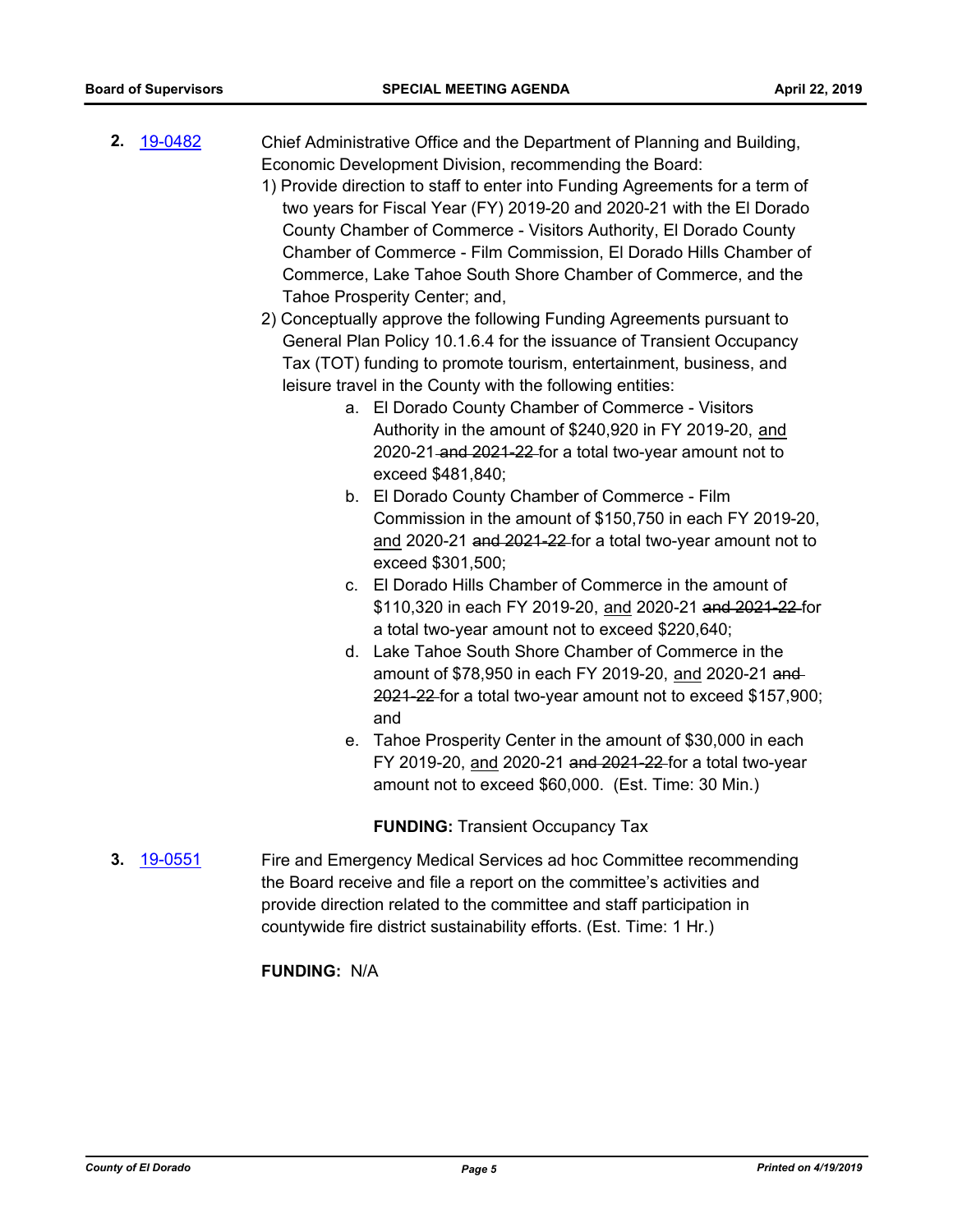**4.** [19-0522](http://eldorado.legistar.com/gateway.aspx?m=l&id=/matter.aspx?key=25843) Department of Transportation recommending the Board authorize changes outlined in Items 1 through 7 listed below to the proposed 2019 Capital Improvement Program (CIP), with return to the Board in September 2019 for adoption of the 2019 CIP; and further, recommending the Board add six new and two potential West Slope projects and one Tahoe project to the 2018 CIP, and one Airport project to the 2019 CIP, as explained in below. West Slope Road and Bridge Program: 1) Approve additions and changes to West Slope Road/Bridge CIP projects for inclusion in the 2019 CIP, as described in Attachments A and B. Tahoe Environmental Improvement Program (EIP): 2) Approve additions and changes to the Five-Year Tahoe EIP as described in Attachments A and B. Transportation Facility Improvement Program: 3) Include Headington Wash Rack Facility Project in the 2019 CIP, as described in attachments A and B. Airport CIP: 4) Continue to fund Fiscal Year 2019/20 Airport CIP projects with Federal Aviation Administration grants and local matching funds, as shown in Attachments A and B. Capital Overlay and Rehabilitation Program: 5) Approve additions and changes to the Capital Overlay and Rehabilitation Program as described in Attachments A and B. Continue to use external funds as they become available for Capital Overlay and Rehabilitation Program projects listed in Attachment C. Projects for Addition to 2018 CIP: 6) Authorize seven new projects and two potential projects for addition to the 2018 CIP, as described in Attachments A and B. Project for Addition to 2019 CIP: 7) Authorize one project for addition to the 2019 CIP, as described in Attachments A and B. (Est. Time: 45 Min.) **FUNDING:** Funding for projects in the 2019 CIP comes from various Federal, State, Local and Accumulative Capital Outlay funding sources and will be included in the proposed Fiscal Year 2019/20 Budget. **5.** [19-0579](http://eldorado.legistar.com/gateway.aspx?m=l&id=/matter.aspx?key=25900) Department of Transportation recommending the Board receive and file a presentation on the Traffic Impact Mitigation (TIM) Fee Program. (Est. Time 1 Hour)

## **ADJOURNMENT**

#### **ADDENDUM - See next page**